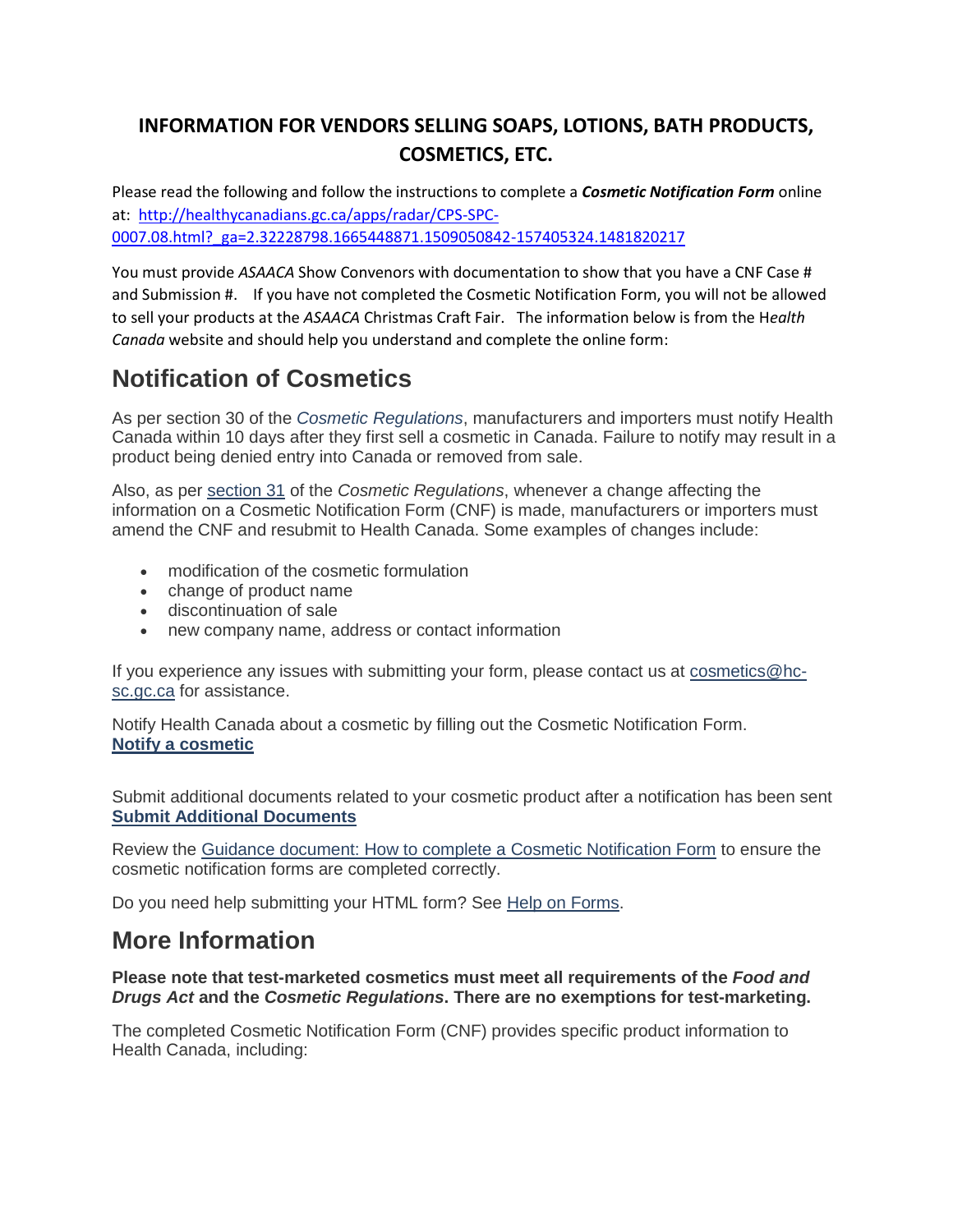- address and contact information of the manufacturer(s), importer(s), distributor(s), and formulator(s)
- function of the cosmetic
- form of the cosmetic (for example, cream and gel)
- ingredients of the cosmetic
- concentration of each ingredient

There is no fee associated with the cosmetic notification process.

The personal information provided to Health Canada is protected under the provisions of the *[Privacy Act](http://laws-lois.justice.gc.ca/eng/acts/P-21/)*.

**Submission of the CNF does not constitute approval for sale by Health Canada, agreement that the product is classified as a cosmetic nor that the product complies with all legislative requirements.** Manufacturers and importers are responsible for making sure their cosmetics meet the requirements of the *[Food and Drugs Act](http://laws-lois.justice.gc.ca/eng/acts/F-27)* and its *Cosmetic [Regulations](http://laws-lois.justice.gc.ca/eng/regulations/C.R.C.,_c._869/index.html)*.

If there are concerns with a submitted notification or product (for example: unknown ingredients, missing information, safety issues, improper classification, etc.) Health Canada will inform the responsible company of those concerns. Failure to respond may result in compliance action.

## **What Products are Subject to Cosmetic Notification?**

All cosmetics sold in Canada must be notified to Health Canada. [Section 2](http://laws-lois.justice.gc.ca/eng/acts/F-27/page-1.html#h-2) of the *Food and Drugs Act* defines a "cosmetic" as:

"Any substance or mixture of substances manufactured, sold or represented for use in cleansing, improving or altering the complexion, skin, hair or teeth, and includes deodorants and perfumes."

In instances where the classification of a product is not clear, Health Canada will classify the product on a case by case basis, taking into account factors such as:

- 1. **Representation:** The product is represented for sale to serve a cosmetic function such as cleansing, moisturizing, lubricating, perfuming or altering the hair, skin or teeth of humans.
- 2. **Composition of the product:** Although the composition of a product alone does not necessarily determine its classification, the presence of an ingredient, or its concentration, may make the product unsuitable for classification as a cosmetic.
- 3. **Level of action**: Cosmetics are normally applied to an external part of the body and not absorbed below the skin to achieve their cosmetic effect.

In addition:

- Cosmetics can be applied to the skin around the eyes but products applied directly into the eyes are not cosmetics.
- With the sole exception of tattoo ink, products that are administered through ingestion, inhalation or injection (such as, intramuscular, subcutaneous or intravenous) are not classified as cosmetics.